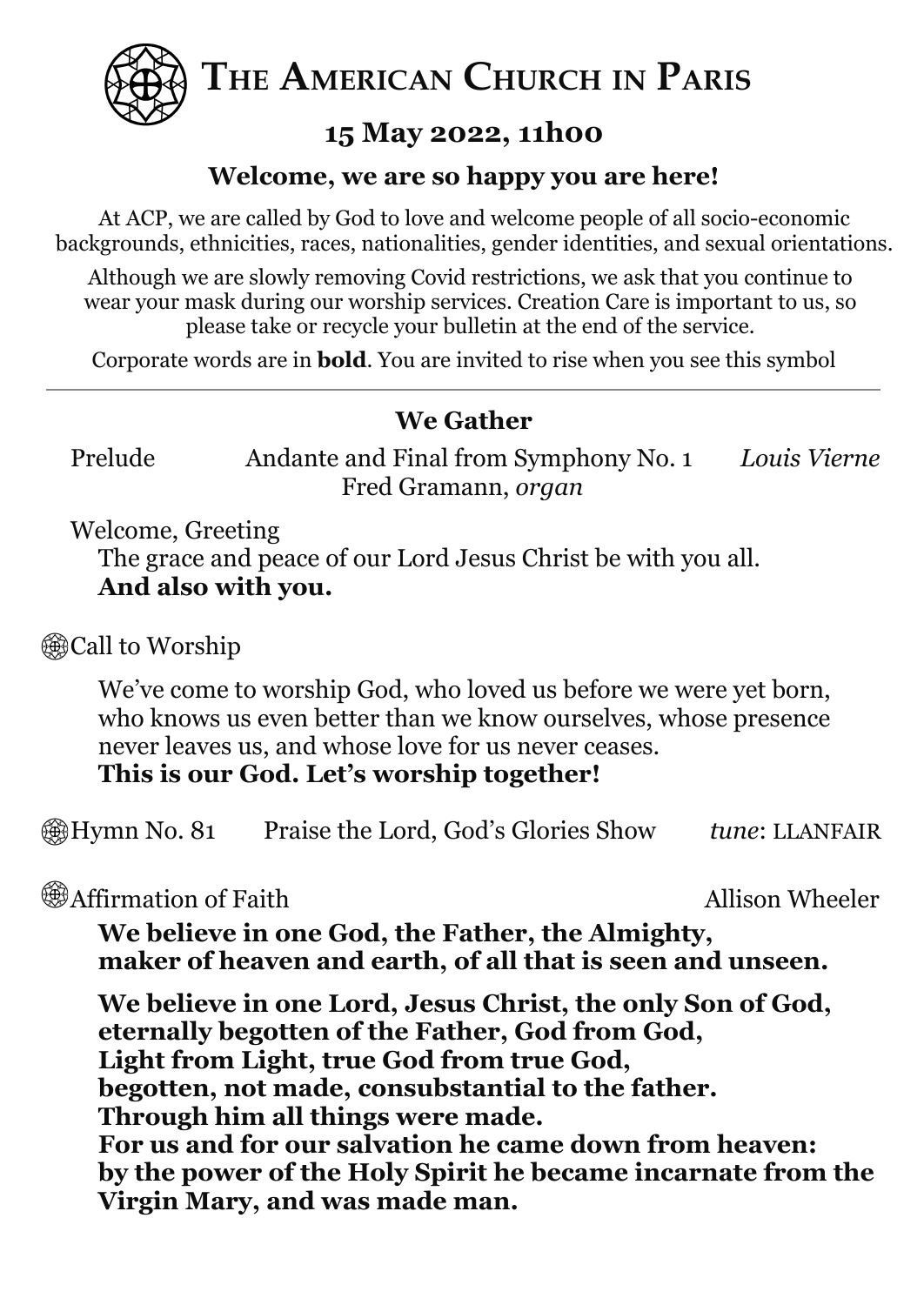**For our sake he was crucified under Pontius Pilate; he suffered death and was buried. On the third day he rose again in accordance with the Scriptures; he ascended into heaven and is seated at the right hand of the Father. He will come again in glory to judge the living and the dead; and his kingdom will have no end.**

**We believe in the Holy Spirit, the Lord, the giver of life, who proceeds from the Father and the Son. With the Father and the Son he is worshiped and glorified. He has spoken through the Prophets. We believe in one holy catholic and apostolic Church. We acknowledge one baptism for the forgiveness of sins. We look for the resurrection of the dead, and the life of the world to come. Amen.**

**Gioria Patri, No. 579** 

Sacrament of Baptism Don Lee, Allison Wheeler *Children may come forward to watch the baptisms and then go to their worship space.* Malcolm Bar, son of Fabien and Margaret Leigh Bar Ayden Parker, son of David Parker and Justine Jolly Achilles Benoit, son of Laurent and Ji-Hae Benoit

Scripture Readings: 1 Corinthians 13:4-7, Proverbs 3:1-4, John 1:1-5, Romans 12:20-21

**<sup><sup>3</sup>**</sup>Passing of the Peace

#### **Sermon Series: Different Together**

*Pursuing unity in Christ in the midst of diversity - and all its benefits and challenges! This series will take us through Pentecost and help us untangle what it means to speak dif erent languages, but through the Spirit, learn to truly appreciate each other and love God more fully.*

Scripture Reading 1 Corinthians 12:12-27 *(page 934 in the pew Bibles) read in Dutch by Jemima Cárdenas Meijers*

Sermon Elizabeth Murray

## **We Respond and Are Sent into the World**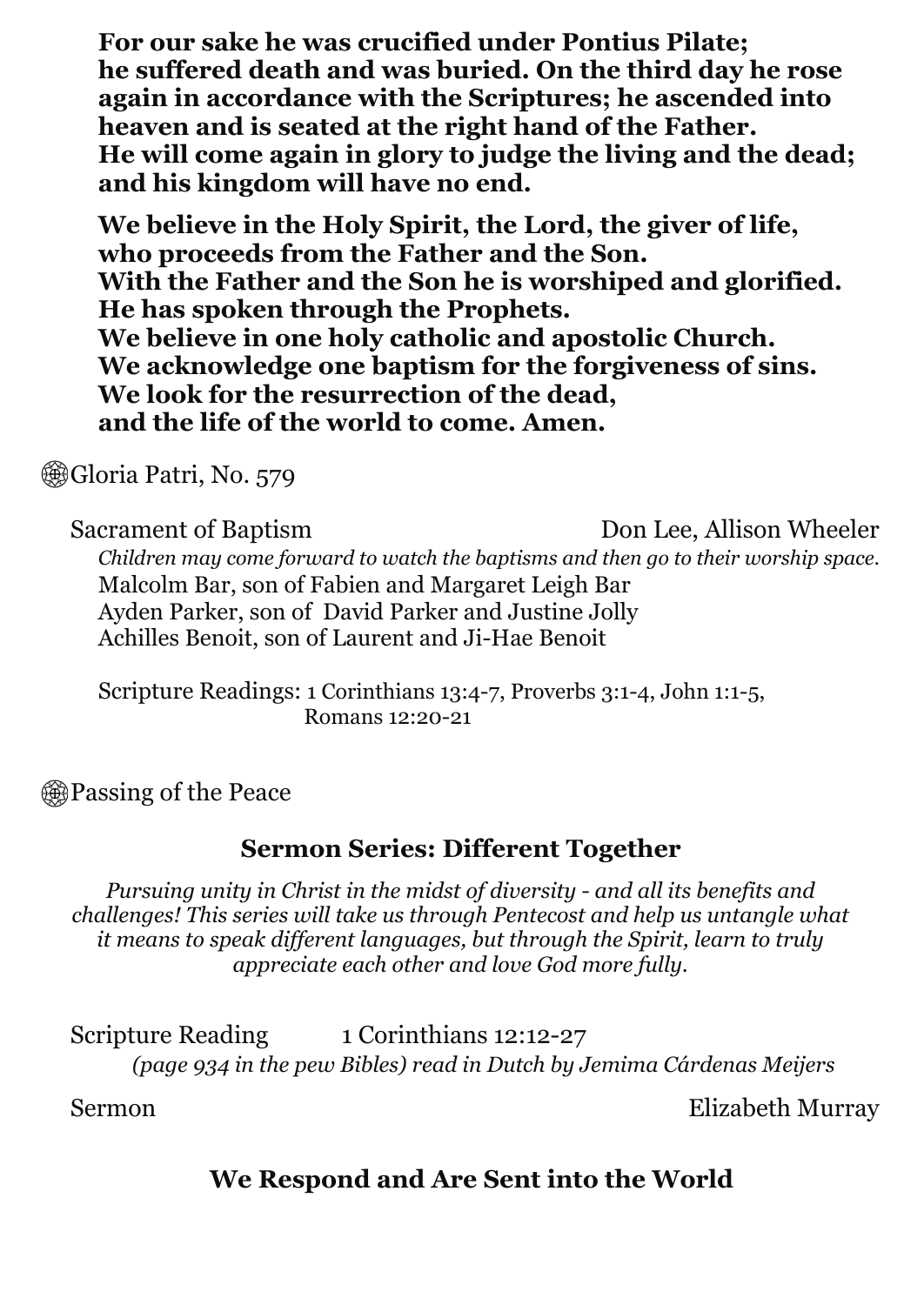| Prayers of the People                                                 | We bring our struggles, celebrations, and gifts to God.                                                                                                                                                                                                                                                                                                           | Reggie Williams      |
|-----------------------------------------------------------------------|-------------------------------------------------------------------------------------------------------------------------------------------------------------------------------------------------------------------------------------------------------------------------------------------------------------------------------------------------------------------|----------------------|
| The Lord's Prayer (in your mother tongue)<br>for ever and ever. Amen. | Our Father, who art in heaven, hallowed be thy name;<br>thy kingdom come; thy will be done; on earth as it is in<br>heaven. Give us this day our daily bread. And forgive us our<br>trespasses, as we for give those who trespass against us.<br>And lead us not into temptation; but deliver us from evil.<br>For thine is the kingdom, the power and the glory, |                      |
| Call for Offering                                                     |                                                                                                                                                                                                                                                                                                                                                                   | Don Lee              |
| Offertory Anthem                                                      | Rejoice in the Lord Alway<br>Adult Choir Laurana Mitchelmore, piano<br><i>Soloists:</i> Marie Engle, John Bernard, Frédéric Goncalves                                                                                                                                                                                                                             | <b>Henry Purcell</b> |
| Doxology                                                              |                                                                                                                                                                                                                                                                                                                                                                   |                      |
| In heav'n above and earth below!<br>To God be praise forevermore!     | <b>Praise God, from whom all blessings flow</b><br>One God, three persons, we adore;                                                                                                                                                                                                                                                                              |                      |
| ∰Prayer of Dedication                                                 |                                                                                                                                                                                                                                                                                                                                                                   |                      |
| ∰Hymn No. 339                                                         | Be Thou My Vision                                                                                                                                                                                                                                                                                                                                                 | tune: SLANE          |
| <b>@Benediction</b>                                                   |                                                                                                                                                                                                                                                                                                                                                                   | Elizabeth Murray     |
| ্রী Congregational Amen, No. 586                                      |                                                                                                                                                                                                                                                                                                                                                                   |                      |
| Postlude                                                              | Intrada                                                                                                                                                                                                                                                                                                                                                           | Hermann Schroeder    |

**For announcements and upcoming events, please view at acparis.org/announcements (scan the QR code here) or on ACP's mobile app, available at acparis.org/get-the-app.**

**For more information on all the offerings for children, youth, adults, and mission and service opportunities, see acparis.org.**